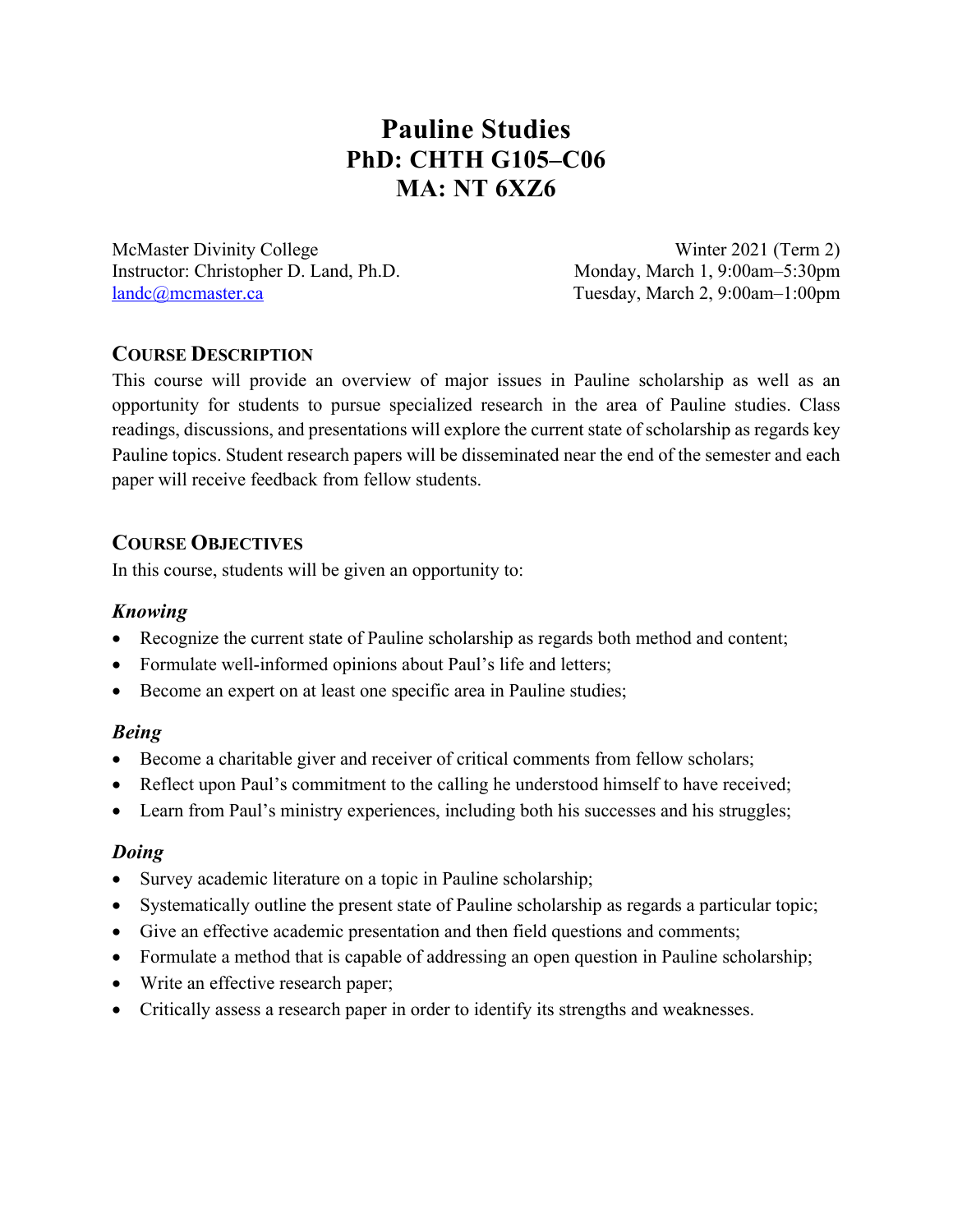#### **COURSE PREREQUISITES**

As a graduate seminar in Christian Theology, this course presumes a general familiarity with the New Testament and with the Pauline letters in particular. Students are also expected to have competency in Greek and to have all of the skills required for the production of graduate-level research papers.

## **COURSE REQUIREMENTS**

NB: Students are required to complete all of the following assignments. If a student fails to make a valid attempt at any one of these requirements, this will constitute grounds for failure of the course.

All written assignments must be submitted in Microsoft Word format via Avenue to Learn (A2L) unless alternative arrangements are made with the professor in advance of a due date. A penalty of 2% per day will be applied to all late assignments. No assignments will be accepted after **April 7th**.

- 1. Reading and Social Annotation (30%). Students are expected to read the course textbook in keeping with the course schedule (see below), along with additional primary and secondary readings that will be made available each week on A2L. The online readings will be collaboratively annotated using the Hypothesis annotation tool, which allows students to mark up the texts and to engage in threaded discussions. A grading rubric for these annotations will be available on A2L. In general, comments and/or questions should demonstrate not only that the student is acquainted with NT studies but also that he or she is thoughtfully assessing Paul, the Pauline letters, and the field of Pauline studies.
- 2. Annotated Bibliography (30%). Students will orient themselves towards their final research paper by developing an annotated bibliography that surveys the general area of Pauline studies that is most directly relevant to the anticipated final research paper. In order to avoid substantial overlap between students, we will discuss anticipated paper topics during the initial seminar meeting on January 5<sup>th</sup>. Students should come to the initial **class session with some potential research areas in mind.**

Each annotated bibliography must contain approximately seventy-five entries. Older sources and foreign language sources should not be neglected. Zotero (www.zotero.org) is a useful resource, as there is an (unofficial) annotated bibliography format available in the MDC style. Whether or not you use Zotero, the final bibliography must be correctly formatted according to MDC style and **uploaded to A2L in Word format before March 1 @ 9:00am**.

All entries must be annotated. For many entries, a single descriptive sentence will suffice. However, for the works that you deem to be the most significant (at least fifteen of them),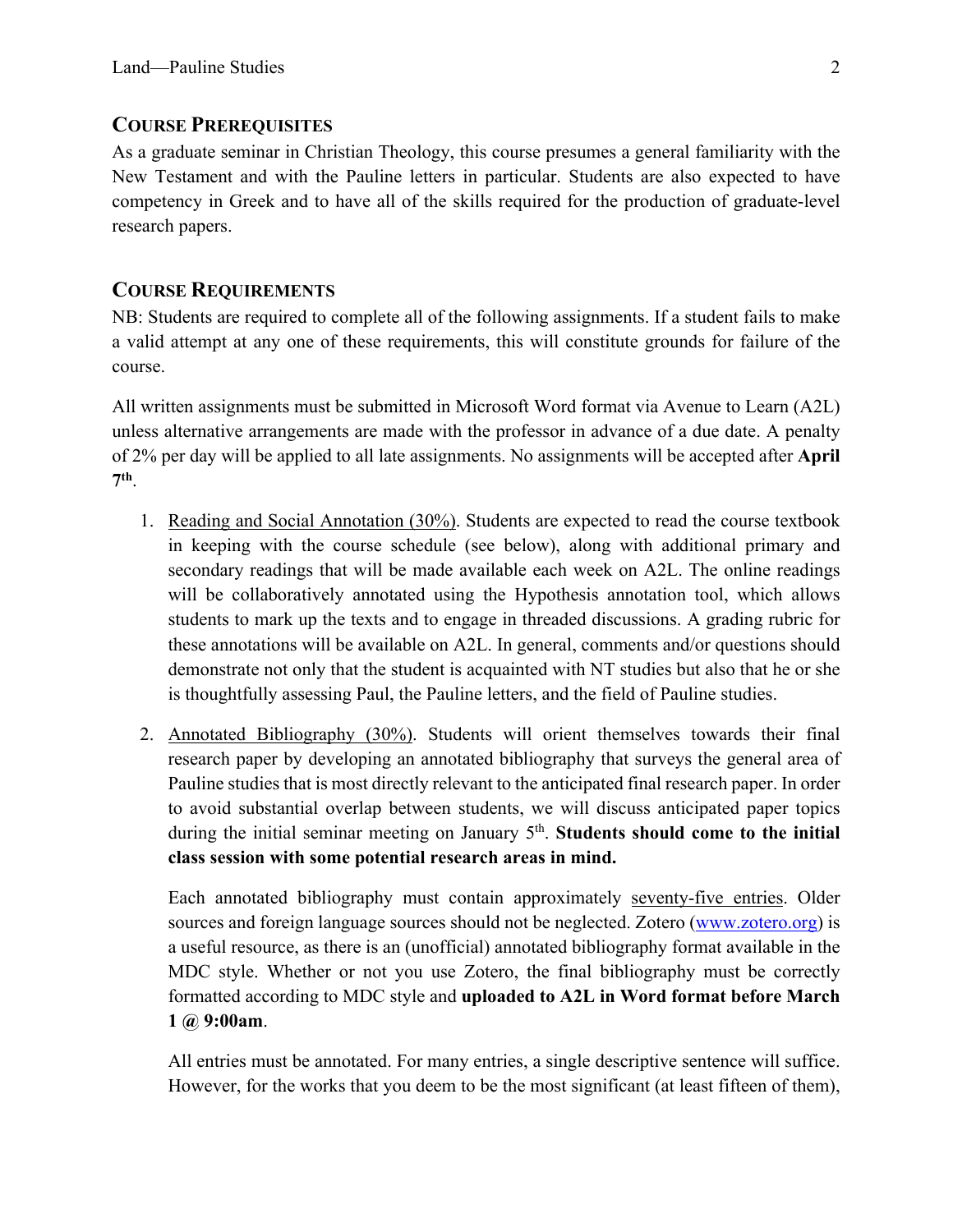you must offer a more substantial annotation that summarizes the work's main argument(s) before critically assessing its contribution to the development of Pauline scholarship. Students should produce these annotations by engaging directly with the resources in question. Summaries of existing summaries (e.g. book reviews or dust jacket blurbs) are unacceptable.

On the morning of March 1, each student will lead **a one-hour class discussion** of their research area. This should begin with a 30-minute presentation and then continue with 30 minutes of interactive Q&A. Together, the presentation and discussion should leave seminar participants with a solid understanding of the relevant history of scholarship, a critical awareness of the current state-of-play in the field, and some thoughts about future prospects.

3. Research Paper (40%). Each student will write a research paper on a topic of his or her own choosing (provided that the topic fits within the field of Pauline studies). The paper is to be **7,000–8,000 words in length**. For students who are uncertain about what constitutes an effective research paper, a detailed grading rubric is available on A2L.

On the afternoon of March 1, each student will **present a preliminary research proposal** to the class. One hour will be allotted to each proposal, with a limit of twenty minutes for the initial oral presentation and the remaining time devoted to  $Q&A$ . The proposed research should draw from the annotated bibliography as well as advance a viable (and, for doctoral students, innovative) thesis.

Final research papers must be **uploaded to A2L in Word format before 11:59pm on**  Friday, March 26<sup>th</sup>. They will then be socially annotated by the class during the final weeks of the semester.

#### **GRADING SUMMARY**

| Reading and Social Annotation | 30%  |
|-------------------------------|------|
| <b>Annotated Bibliography</b> | 30%  |
| <b>Research Paper</b>         | 40%  |
| Total                         | 100% |

#### **TEXTBOOKS**

Students are required to own a standard edition of the Greek New Testament, such as the Nestle-Aland ( $26<sup>th</sup>-28<sup>th</sup>$  ed.), UBS ( $3<sup>rd</sup>-5<sup>th</sup>$  ed.), or Westcott-Hort.

Course readings will be distributed electronically, with the exception of the following:

Horrell, David G. *An Introduction to the Study of Paul*. 3rd ed. London: T&T Clark, 2015.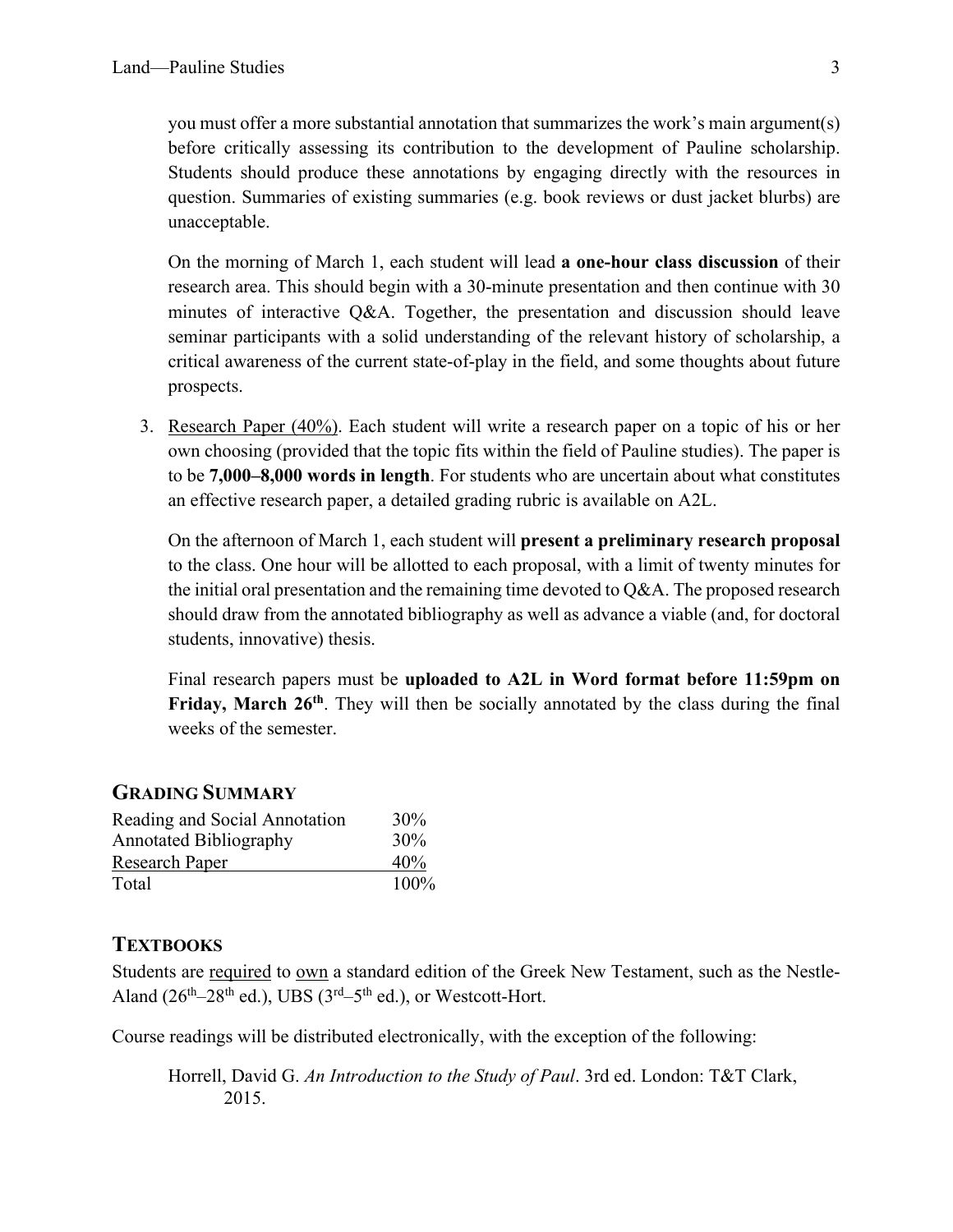All required textbooks for this class are available from the Hurlburt Family Bookstore located beside the MDC chapel entrance. For advance purchase, you may contact READ On Bookstore, 5 International Blvd, Etobicoke, ON, M9A 3C3: phone 416.620.2934; mobile 416.668.3434; email books@readon.ca. Other book services may also carry the texts.

| Date                      | Venue      | Agenda                                                                                                                            |                     |                       |  |
|---------------------------|------------|-----------------------------------------------------------------------------------------------------------------------------------|---------------------|-----------------------|--|
| Jan 5<br>$11am-1pm$       | WebEx      | Welcome and Introductions<br>Topic Assignments<br>Resources and Strategies for Research<br><b>Introduction to Pauline Studies</b> |                     |                       |  |
| Jan $11-15$               | Hypothesis | Paul's Life                                                                                                                       | Primary<br>Readings | Secondary<br>Readings |  |
| Jan 18-22                 | Hypothesis | Paul the Letter Writer                                                                                                            | Primary<br>Readings | Secondary<br>Readings |  |
| Jan 25-29                 | Hypothesis | Paul the Theologian                                                                                                               | Primary<br>Readings | Secondary<br>Readings |  |
| Feb 2<br>11am             | WebEx      | Research Updates<br>Topic-Reassignments (if necessary)                                                                            |                     |                       |  |
| Feb 8-12                  | Hypothesis | Paul, Israel and the Jewish Law                                                                                                   | Primary<br>Readings | Secondary<br>Readings |  |
| Feb 15-19                 | Hypothesis | Perspectives on the Pauline<br>Assemblies                                                                                         | Primary<br>Readings | Secondary<br>Readings |  |
| Feb 22-26                 | Hypothesis | Paul's Legacy and Paul Today                                                                                                      | Primary<br>Readings | Secondary<br>Readings |  |
|                           |            |                                                                                                                                   |                     |                       |  |
| Mar 1<br>9am-1pm          | <b>MDC</b> | <b>Bibliographical Presentations</b>                                                                                              |                     |                       |  |
| Mar 1<br>$1:30 - 5:30$ pm | <b>MDC</b> | <b>Research Paper Proposals</b>                                                                                                   |                     |                       |  |
| Mar 2<br>9am-1pm          | <b>MDC</b> | Research & Writing Workshop                                                                                                       |                     |                       |  |
|                           |            |                                                                                                                                   |                     |                       |  |
| Mar 9<br>11am             | WebEx      | Digital Office Hours                                                                                                              |                     |                       |  |
| Mar 16<br>11am            | WebEx      | Digital Office Hours                                                                                                              |                     |                       |  |
| Mar 23<br>11am            | WebEx      | Digital Office Hours                                                                                                              |                     |                       |  |
| Mar 29-Apr 6              | Hypothesis | <b>Student Research Papers</b>                                                                                                    |                     |                       |  |
| Apr 6<br>11am             | WebEx      | <b>Concluding Class Discussion</b>                                                                                                |                     |                       |  |

**COURSE SCHEDULE**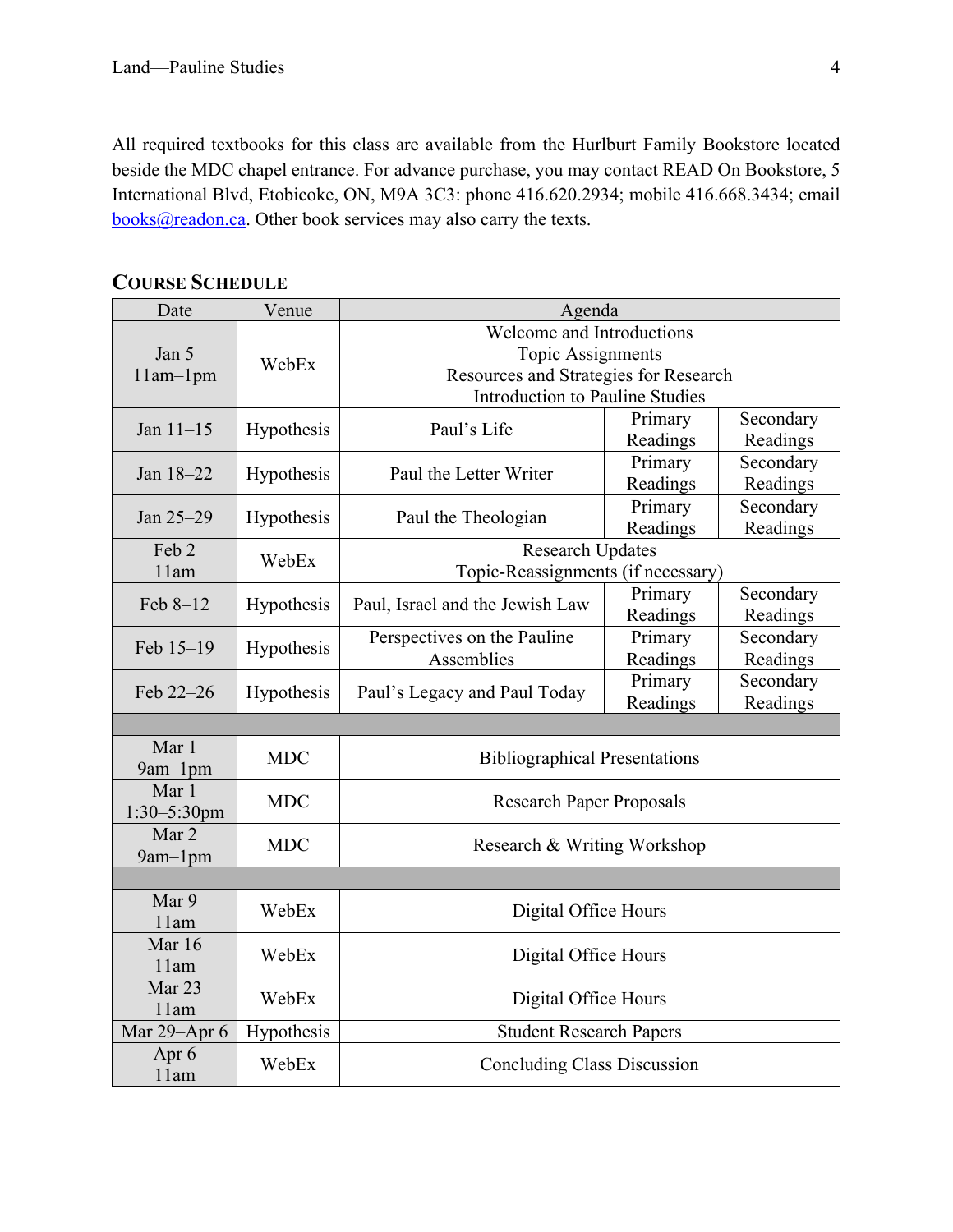#### **STATEMENT ON ACADEMIC HONESTY**

Academic dishonesty is a serious offence that may take any number of forms, including plagiarism, the submission of work that is not one's own or for which previous credit has been obtained, and/or unauthorized collaboration with other students. Academic dishonesty can result in severe consequences, e.g., failure of the assignment, failure of the course, a notation on one's academic transcript, and/or suspension or expulsion from the College.

Students are responsible for understanding what constitutes academic dishonesty. Please refer to the Divinity College Statement on Academic Honesty at: http://www.mcmasterdivinity.ca/programs/rules-regulations.

In this course, a web-based service will be used for plagiarism detection (Turnitin.com). Students who do not wish to submit their work to Turnitin.com can submit an electronic copy of their work via email in PDF format and no penalty will be assigned, but all submitted work is still subject to normal verification standards in order to ensure that academic integrity has been upheld (e.g. online search).

A useful guide to avoiding plagiarism is the Harvard Guide to Using Sources: http://usingsources.fas.harvard.edu/icb/icb.do

## **STYLE**

All stylistic considerations (including but not limited to questions of formatting, footnotes, and bibliographic references) must conform to the McMaster Divinity College Style Guidelines for Essays and Theses:

https://www.mcmasterdivinity.ca/sites/default/files/documents/mdcstyleguide.pdf

Failure to observe appropriate form will result in grade reductions.

#### **GENDER INCLUSIVE LANGUAGE**

McMaster Divinity College uses inclusive language for human beings in worship services, student written materials, and all its publications. It is expected that inclusive language will be used in chapel services and all MDC assignments. In reference to biblical texts, the integrity of the original expressions and the names of God should be respected, but you will need to use gender-inclusive language for humans, and you will need to quote from a gender-inclusive version such as the following: NRSV (1989), NCV (1991), TEV/GNB/GNT (1992), CEV (1995), NLT (1996), TNIV (2005), and the Common English Bible (CEB 2011).